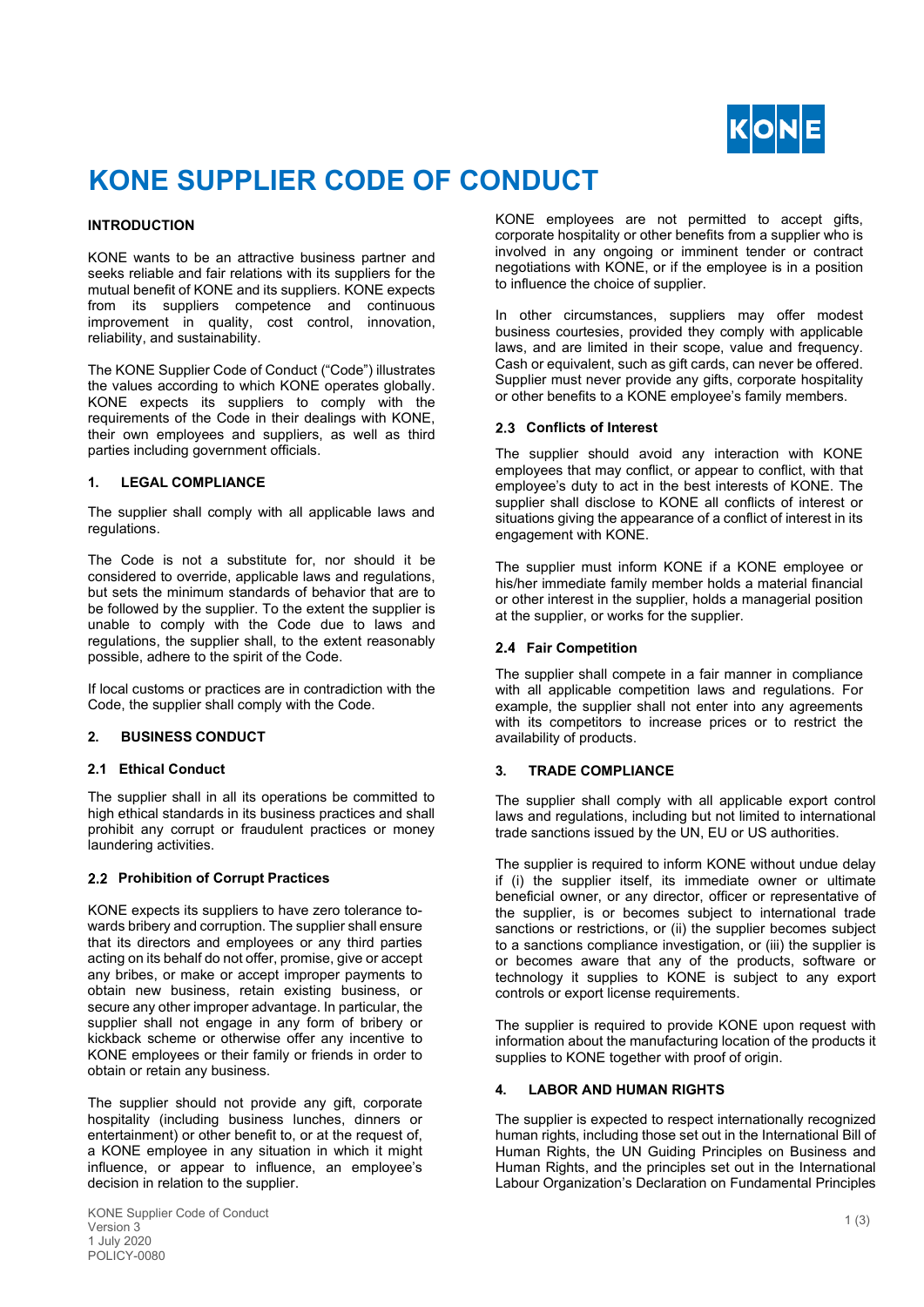and Rights at Work.

#### **4.1 Non-discrimination**

The supplier shall treat its employees in a fair and equal manner. The supplier shall not discriminate in the hiring, compensation, promotion, discipline, termination or retirement of employees based on gender, gender identity, age, religion, marital status, sexual orientation, disability, social class, political opinion, or national or ethnic origin, or any other characteristic that does not relate to the individual's qualifications or the inherent requirements for the job.

#### **4.2 Child or Forced Labor**

The supplier shall not use workers under the age of 15 or under the local legal minimum age for work or mandatory schooling age, whichever is higher. No young worker shall do work that is mentally, physically, socially or morally dangerous or harmful or interferes with their schooling by depriving them of the opportunity to attend school. The supplier shall under no circumstances use forced labor (including trafficked, indentured, or bonded labor) or contract with subcontractors or suppliers using child labor or forced labor. Mental and physical coercion, slavery and human trafficking are prohibited.

# **4.3 Respect and Dignity**

The supplier shall treat its employees with dignity and respect and shall ensure that no worker is subject to any physical, sexual, psychological or verbal harassment, abuse or other form of intimidation.

# **4.4 Terms of Employment**

The supplier shall ensure that compensation paid to its employees (including contractors, temporary or part-time employees) complies with all applicable wage laws, including those relating to minimum wages, overtime hours, paid leave and mandatory benefits. The supplier shall ensure that all employees are provided with employment documents that are freely agreed and which respect their legal and contractual rights.

#### **4.5 Freedom of Association**

The supplier shall respect its employees' right to freely associate and bargain collectively in compliance with all applicable laws and regulations. Employees shall not be intimidated or harassed in the exercise of their legal right to join or refrain from joining any organization.

#### **4.6 Grievances**

The supplier shall provide its employees with the means to raise their concerns about any of the compliance requirements outlined in this Code, and any employee who make such a report in good faith shall be protected from retaliation.

#### **4.7 Community Rights**

The supplier shall respect community rights, such as access to land, land usage rights and the right to a safe environment, in all its operations. The supplier should assess, anticipate and avoid negative impacts on local communities within which it operates whenever possible, with a particular emphasis on vulnerable groups such as children, ethnic minorities and indigenous people

#### **5. HEALTH AND SAFETY**

The supplier shall ensure that its employees have a safe and healthy working environment in compliance with all applicable laws and regulations.

Appropriate health and safety information, training and equipment shall be provided to the supplier's employees. The supplier shall also have effective safety programs in place covering at least human safety, emergency preparedness and exposure to dangerous chemicals, biological substances, epidemics and pandemics. The supplier's employees shall not be under the influence of alcohol or drugs while working for KONE.

# **6. ENVIRONMENT**

The supplier shall make all reasonable efforts to protect the environment, and to minimize any negative environmental impact of its activities.

The supplier shall comply with all applicable environmental laws and regulations, as well as any KONE requirements regarding the prohibition, restriction, labeling for recycling or disposal of specific substances, as specified in the Environmental Annex to the Supply and Purchase Agreement.

The supplier shall obtain, maintain and comply with all environmental permits, licenses and registrations necessary for its operations. The supplier shall monitor, control, minimize and appropriately treat emissions and pollutants (to air, soil and water) and other waste generated from its operations. The supplier shall strive to continuously reduce the carbon footprint of its operations through actions such as improving energy efficiency, sourcing renewable energy and eliminating, reducing and recycling waste.

The supplier shall have an appropriate, structured and systematic approach to managing its environmental responsibilities that includes, if applicable, establishing a suitable environmental management system.

# **7. IPR AND PUBLICITY**

The supplier shall comply with all applicable laws and international treaties on intellectual property rights. The supplier shall not infringe KONE's or any third party's intellectual property rights.

Unless otherwise agreed, the supplier is not entitled to publicize its cooperation with KONE or utilize KONE trademarks without the express prior written consent of KONE.

#### **8. MONITORING AND REPORTING**

The supplier shall regularly monitor its compliance with the Code.

The supplier shall upon request provide KONE access to all relevant information and documents needed to verify the supplier's compliance with the Code. Should KONE have a reason to believe that the supplier may be in breach of the Code